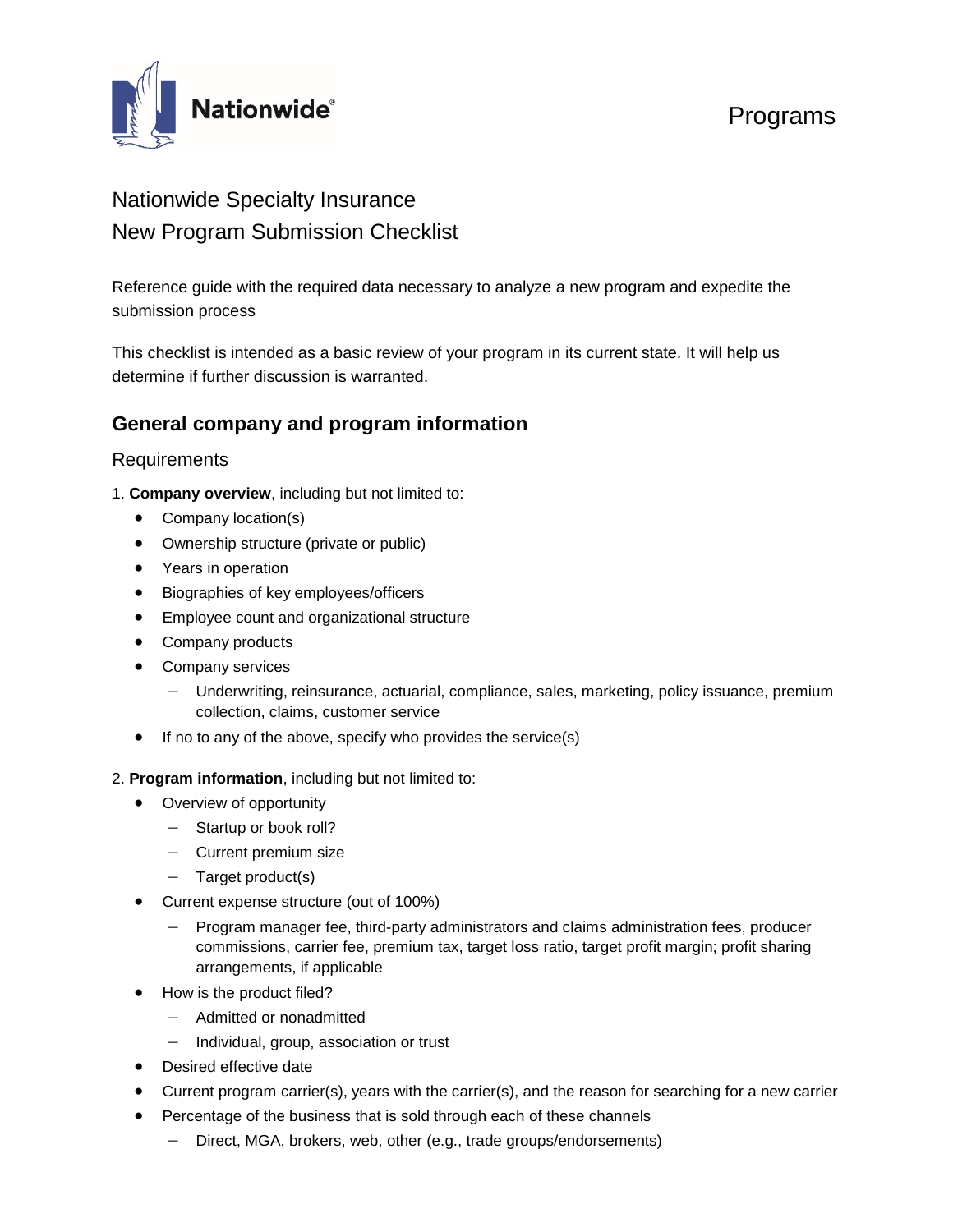- Details on major competitors
- Company's competitive advantages
- Underwriting platform
- Market intelligence
	- − Competitor forms
	- − Loss data
	- − Size of the market
- Pro-forma financial information of most recent three to five years

#### 3. **Marketing/future sales assumptions**

- Projected growth plan over the next three to five years
- Assumptions and drivers to support growth plan
	- − Target markets (e.g., states, industries/types of consumers, etc.)
	- − Distribution
- How would Nationwide fit into your marketing strategy?

# **Additional data required**

For each of the items listed below, provide five years of data if available. It is important to obtain the most data possible to properly evaluate an opportunity. However, a startup will not have this information, and a more established book roll may have a longer history.

### **Requirements**

- 1. **Premium data**—at a policy coverage level
	- Written and earned premium by treaty year and calendar year

#### 2. **Loss data**—by transaction date

- Loss triangles
- Loss type
- Incurred losses
- Paid losses
- IBNR
- Coverage

#### 3. **Redacted detailed policy data**

- Written premium
- Policy effective/expiration date
- **State**
- Retention/deductible
- **Limits**
- **Coverages**
- **Losses**